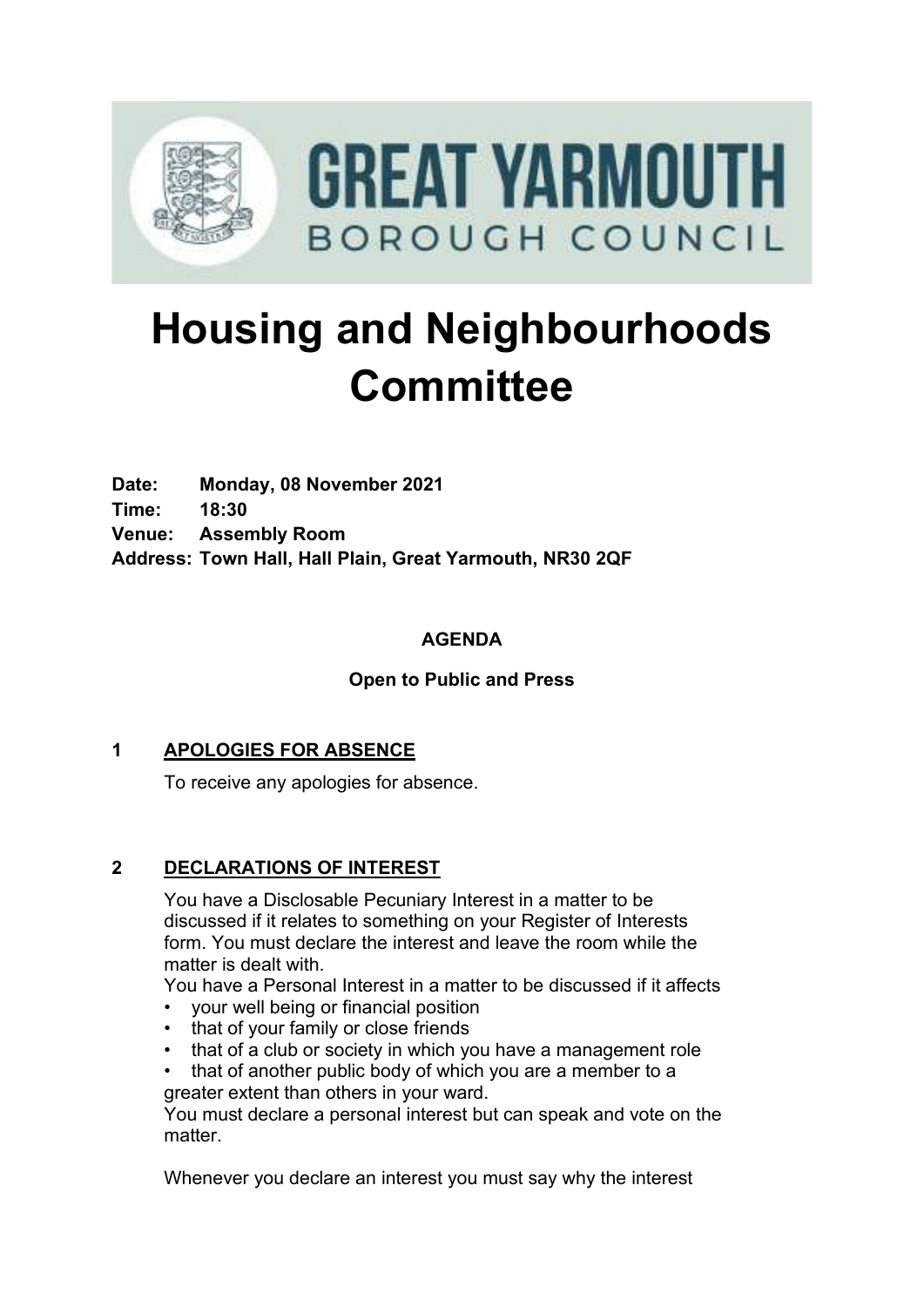arises, so that it can be included in the minutes.

### **3 MINUTES**

To confirm the minutes of the meeting held on 23 September 2021.

**4 - 12**

### **4 MATTERS ARISING**

To consider any matters arising from the above minutes.

### **5 CHAIRMAN'S ANNOUNCEMENTS**

The Chairman to announce details of a successful funding bid.

#### **6 FORWARD PLAN 13 - 13**

The Committee is asked to receive and consider the Forward Plan.

#### **7 HRA PERIOD 6 BUDGET MONITORING REPORT 14 - 24**

Report attached.

### **8 COUNCIL HOUSING COMPLIANCE AND PERFORMANCE - SIX MONTHLY UPDATE 25 - 32**

Report attached.

#### **9 RESIDENT ENGAGEMENT STRATEGY 33 - 47**

Report attached.

### **10 ANY OTHER BUSINESS**

To consider any other business as may be determined by the Chairman of the meeting as being of sufficient urgency to warrant consideration.